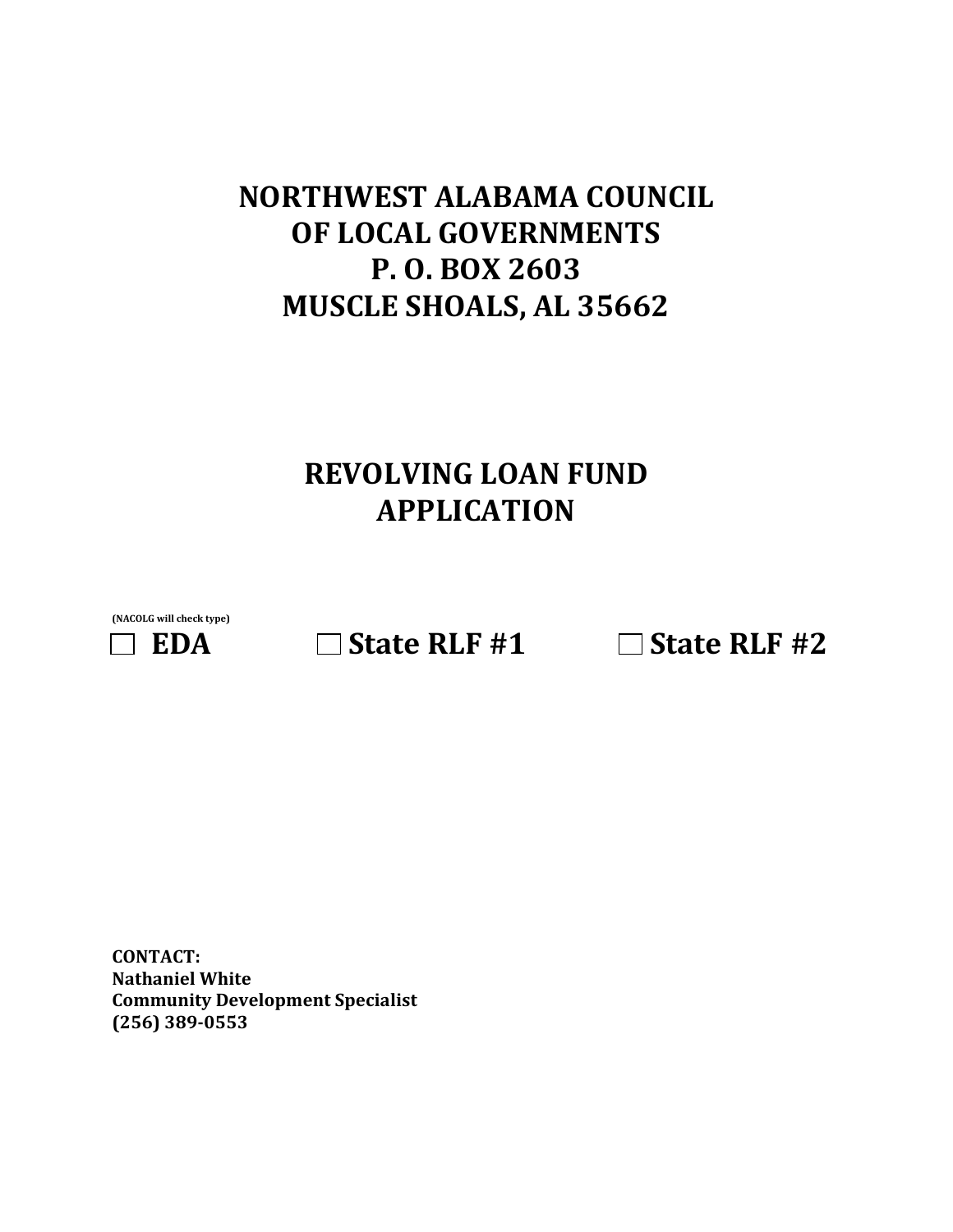# **NORTHWEST ALABAMA COUNCIL OF LOCAL GOVERNMENTS REVOLVING LOAN FUNDS – EDA PROGRAM (federal)**

| <b>PURPOSE</b>        | Create/retain jobs and to leverage private sector capital investment.           |  |  |  |  |  |  |
|-----------------------|---------------------------------------------------------------------------------|--|--|--|--|--|--|
| <b>LOAN LIMITS</b>    | Minimum amount: \$10,000 Maximum - \$125,000                                    |  |  |  |  |  |  |
| <b>TERMS</b>          | <b>Land and Building</b><br>10 years                                            |  |  |  |  |  |  |
|                       | Equipment<br>7 to 10 yrs.                                                       |  |  |  |  |  |  |
|                       | <b>Working Capital</b><br>up to 5 years                                         |  |  |  |  |  |  |
| <b>RATES</b>          | Generally less than prime. The minimum allowable is 4% and the maximum is       |  |  |  |  |  |  |
|                       | 10%                                                                             |  |  |  |  |  |  |
| FEES:                 | \$100.00 - Non-refundable application fee                                       |  |  |  |  |  |  |
| <b>USES OF FUNDS:</b> | <b>Purchase and develop land and facilities</b>                                 |  |  |  |  |  |  |
|                       | <b>Construct new buildings</b>                                                  |  |  |  |  |  |  |
|                       | Renovate or modify existing buildings                                           |  |  |  |  |  |  |
|                       | Purchase machinery and equipment                                                |  |  |  |  |  |  |
|                       | Respond to working capital needs                                                |  |  |  |  |  |  |
| <b>ELIGIBLE</b>       | Small businesses/industries located or expanding in the counties of Colbert,    |  |  |  |  |  |  |
| <b>APPLICANT</b>      | Franklin, Lauderdale, Marion and Winston.                                       |  |  |  |  |  |  |
| <b>COLLATERAL</b>     | Loans are to be secured by lien positions on collateral at the highest level of |  |  |  |  |  |  |
|                       | priority which can accommodate the borrower's ability to raise debt and equity  |  |  |  |  |  |  |
|                       | capital. Generally personal and corporate guarantees are required.              |  |  |  |  |  |  |
| <b>ADDITIONAL</b>     | <b>Financial statements</b>                                                     |  |  |  |  |  |  |
| <b>REQUIREMENTS</b>   | 10% equity requirement                                                          |  |  |  |  |  |  |
|                       | Sufficient cash flow to service the debt                                        |  |  |  |  |  |  |
|                       | A goal of \$10,000 per job created and/or retained                              |  |  |  |  |  |  |
|                       |                                                                                 |  |  |  |  |  |  |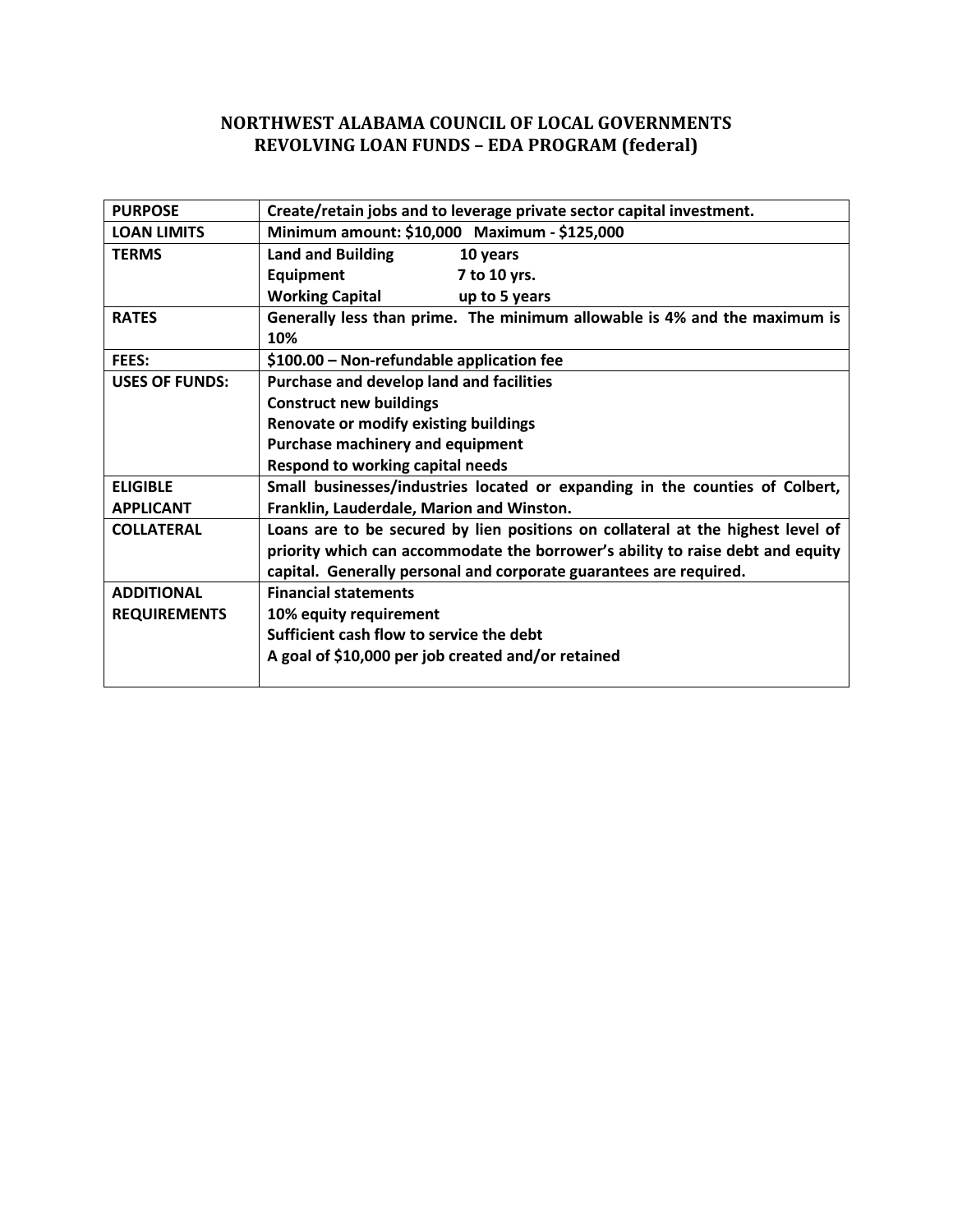# **NORTHWEST ALABAMA COUNCIL OF LOCAL GOVERNMENTS REVOLVING LOAN FUNDS – STATE**

| <b>PURPOSE</b>        | Finance commercial/industrial expansion/start-up projects in the region by<br>private for-profit firms. |  |  |  |  |  |
|-----------------------|---------------------------------------------------------------------------------------------------------|--|--|--|--|--|
| <b>LOAN LIMITS</b>    | Minimum amount: \$10,000 Maximum - \$250,000*                                                           |  |  |  |  |  |
|                       | *\$300,000 for projects that create or retain 35 or more jobs                                           |  |  |  |  |  |
| <b>TERMS</b>          | <b>Land and Building</b><br>up to 10 years                                                              |  |  |  |  |  |
|                       | <b>Equipment</b><br>up to 5 years                                                                       |  |  |  |  |  |
|                       | <b>Working Capital</b><br>up to 7 years                                                                 |  |  |  |  |  |
| <b>RATES</b>          | Generally less than prime. The minimum allowable is 4% and the maximum is                               |  |  |  |  |  |
|                       | 10%                                                                                                     |  |  |  |  |  |
| FEES:                 | \$200.00 - Non-refundable application fee                                                               |  |  |  |  |  |
| <b>ELIGIBILE USES</b> | Land acquisition, preparation and associated expenses                                                   |  |  |  |  |  |
|                       | <b>Building acquisition/construction</b>                                                                |  |  |  |  |  |
|                       | Machinery/equipment (new or used) and related expenses                                                  |  |  |  |  |  |
|                       | <b>Working capital</b>                                                                                  |  |  |  |  |  |
| <b>ELIGIBLE</b>       | Manufacturing or industrial business (must be located with region)                                      |  |  |  |  |  |
| <b>APPLICANT</b>      | Retail/Commercial business (must be located within the region)                                          |  |  |  |  |  |
|                       | Recognized industrial boards or clinic boards (must be located within the region)                       |  |  |  |  |  |
| <b>COLLATERAL</b>     | Loans are to be secured by lien positions on collateral at the highest level of                         |  |  |  |  |  |
|                       | priority which can accommodate the borrower's ability to raise debt and equity                          |  |  |  |  |  |
|                       | capital. Generally personal and corporate guarantees are required.                                      |  |  |  |  |  |
| <b>ADDITIONAL</b>     | <b>Financial statements</b>                                                                             |  |  |  |  |  |
| <b>REQUIREMENTS</b>   | Sufficient cash flow to service the debt                                                                |  |  |  |  |  |
|                       | A goal of \$15,000 per job created and/or retained                                                      |  |  |  |  |  |
|                       |                                                                                                         |  |  |  |  |  |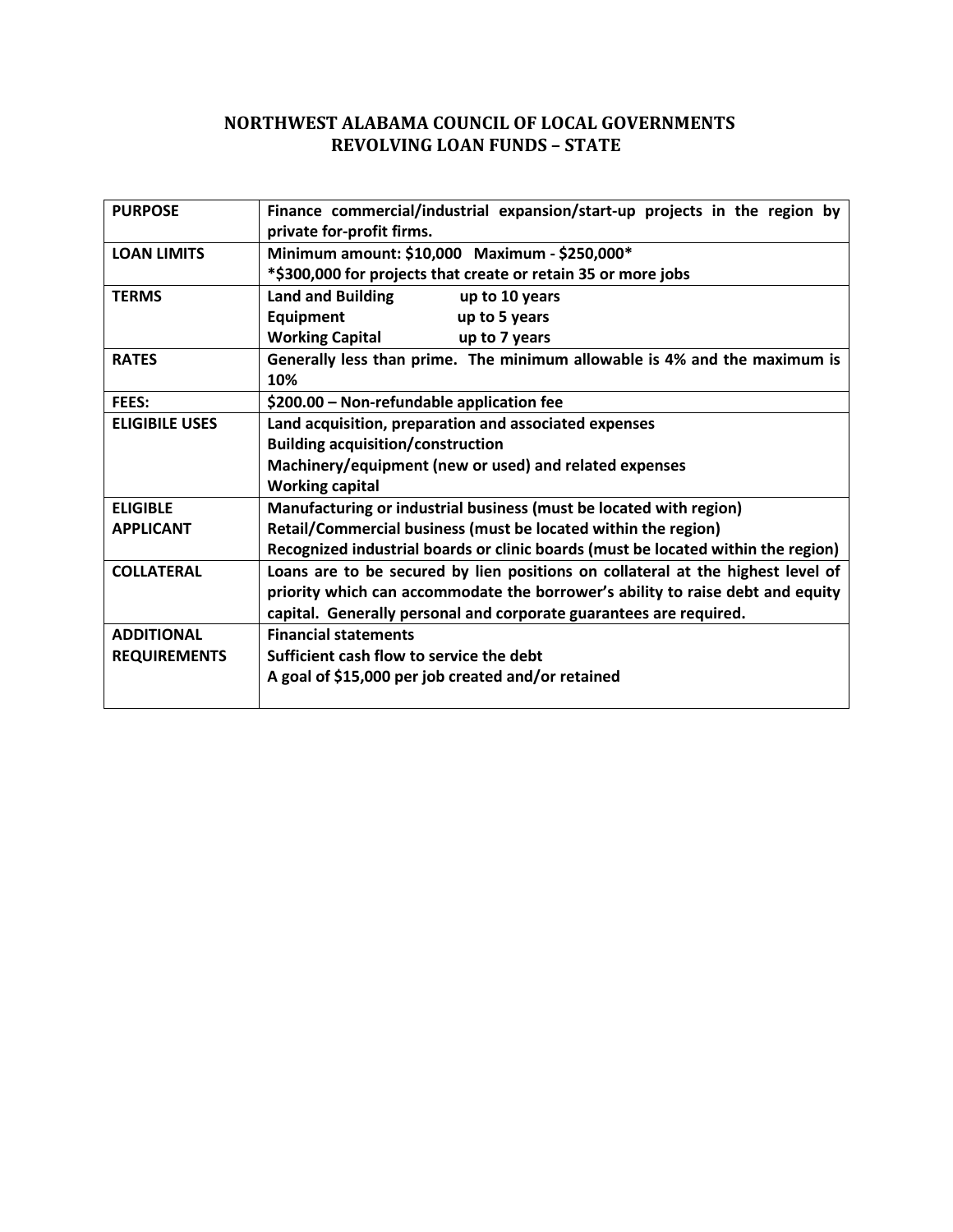## **Application Process**

**All applications must be legible (handwritten or typed) and complete upon submittal. Incomplete applications will not be presented to the loan review committee. Completed applications should be submitted to:**

| <b>Mailing Address</b>         | or | <b>Physical Address</b>        |
|--------------------------------|----|--------------------------------|
| <b>NACOLG</b>                  |    | NACOLG                         |
| P. O. Box 2603                 |    | <b>103 Student Drive</b>       |
| <b>Muscle Shoals, AL 35662</b> |    | <b>Muscle Shoals, AL 35661</b> |

**Information substantiating total project cost must be included. This consists of, but is not limited to:**

- **1. Itemized contractor's bid for construction or renovation**
- **2. Quotes for equipment to be purchased**
- **3. Sales agreements**
- **4. Breakdown of working capital**

#### **FEES:**

**\$100.00 non-refundable application fee for EDA RLF**

**OR**

**A \$200.00 non-refundable application fee for the State RLF** 

### **REVIEW PROCESS:**

**Loan review meetings are scheduled on an as needed basis. After loan review committee approval and notification to applicant of approval the next requirement is as follows:**

- **(1)A local attorney is advised upon approval of the loan and instructed to prepare loan documents.**
- **(2) Upon completion of loan documents a loan closing meeting is scheduled.**
- **(3) Funds are disbursed at loan closing.**

### **LOAN CLOSING:**

**All loan closings are held at the NACOLG office or within the county where the loan originates. Minimal loan closing costs may be included or added to the loan amount.**

**Loan documents are standard documents. Any modifications to these documents will result in additional legal fee charged to the borrower.**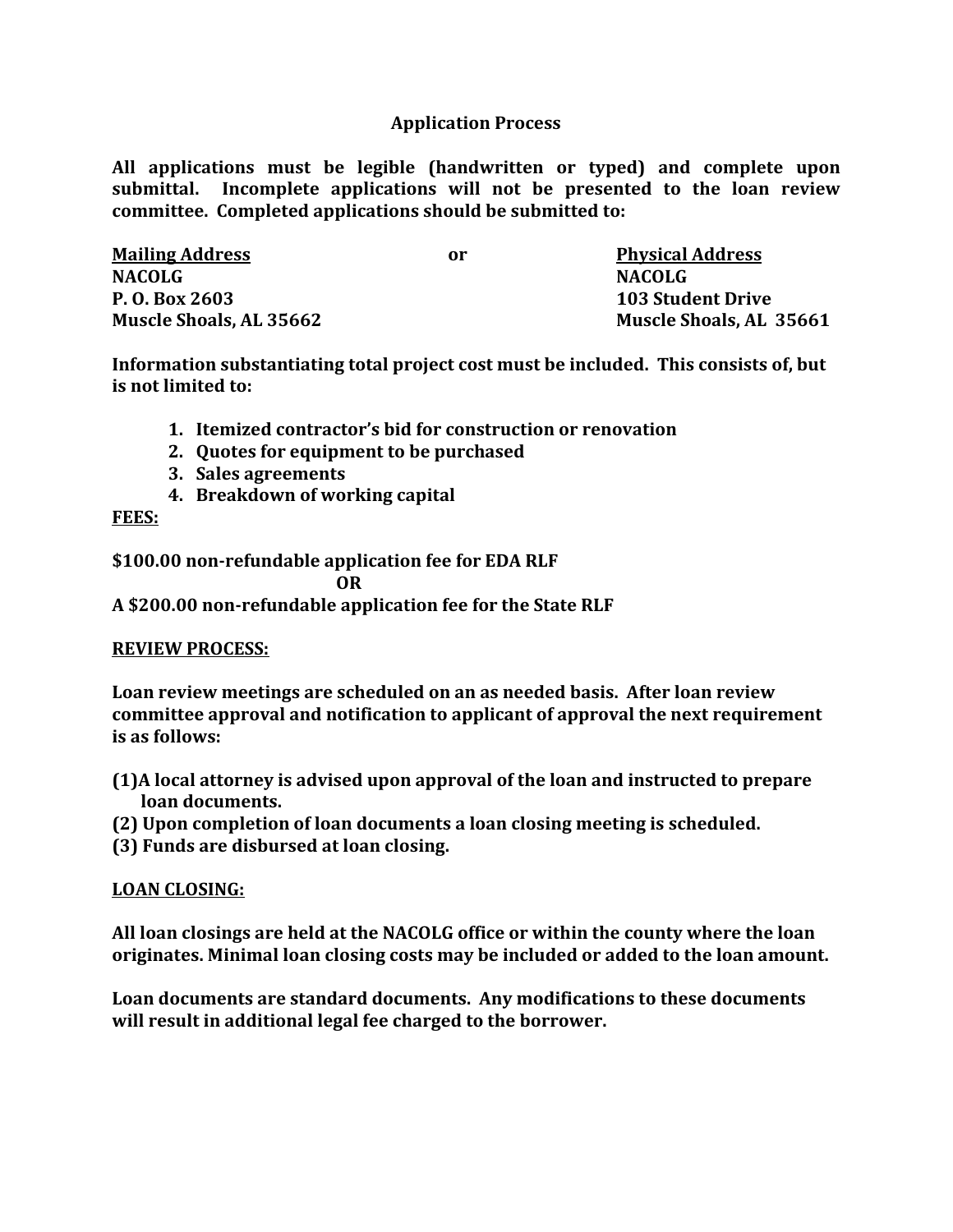## **ADDITIONAL:**

**The borrower agrees that any funds spent prior to approval by the Loan Review Committee will be at the borrower's risk. This includes, but is not limited to, expenses for appraisals, environmental reviews, loan closing costs and etc.**

**The Northwest Alabama Council of Local Governments will obtain a credit report on you and/or your company as well as the principal(s)/guarantor(s).**

**I have read and understand all of the above and agree to terms and conditions.**

**\_\_\_\_\_\_\_\_\_\_\_\_\_\_\_\_\_\_\_\_\_\_\_\_\_\_\_\_\_\_\_\_\_\_\_\_\_\_\_\_\_\_\_\_\_\_ \_\_\_\_\_\_\_\_\_\_\_\_\_\_\_\_\_\_\_\_\_\_\_\_\_\_\_\_\_\_\_\_\_\_\_\_\_\_\_\_\_\_\_\_** 

**Signature Date**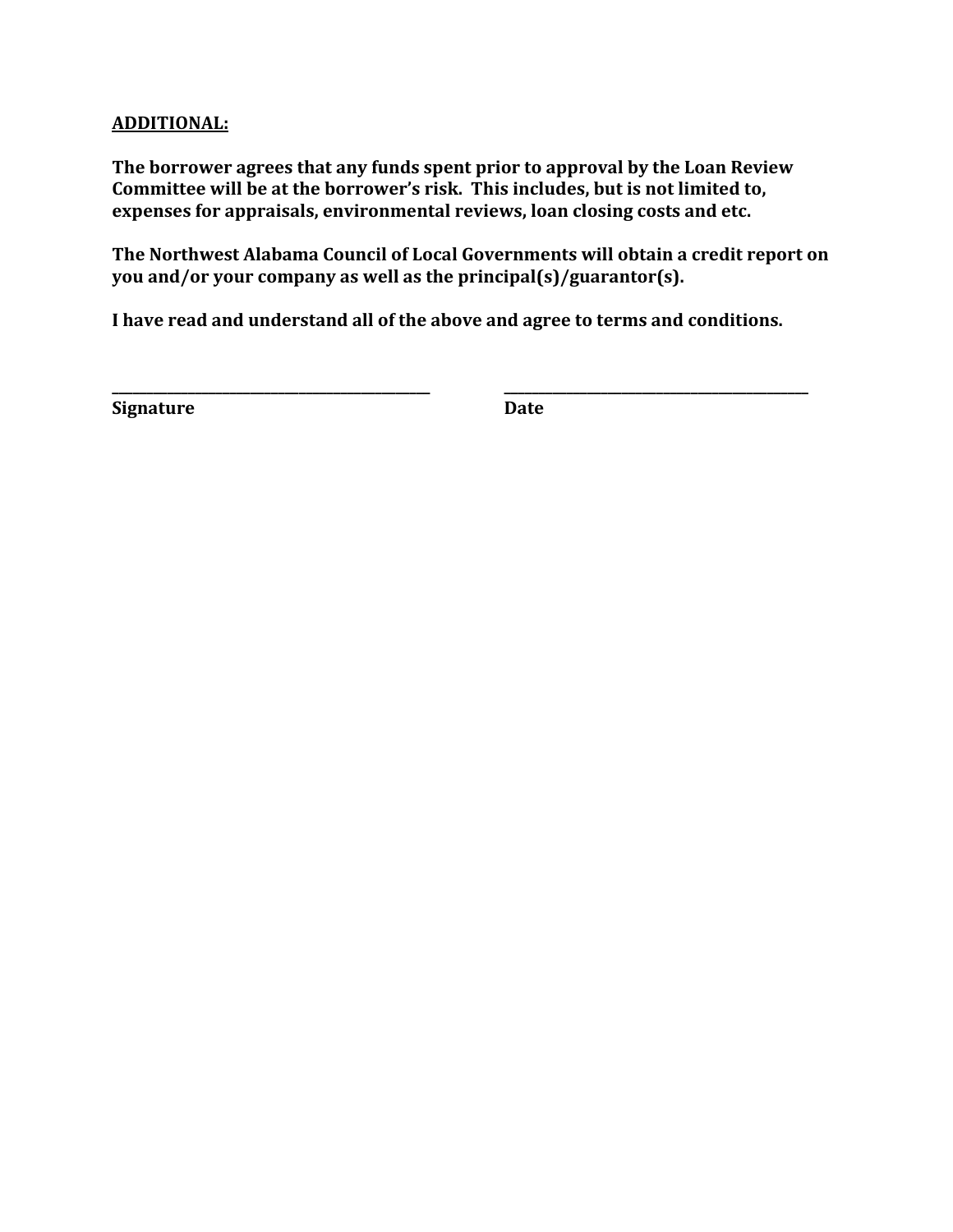| NORTHWEST ALABAMA COUNCIL OF LOCAL GOVERNMENTS                                                 |                          |  |  |  |  |
|------------------------------------------------------------------------------------------------|--------------------------|--|--|--|--|
| <b>103 STUDENT DRIVE</b><br>MUSCLE SHOALS, AL 35661 MUSCLE SHOALS, AL 35662                    | P. O. BOX 2603           |  |  |  |  |
| TELEPHONE: 256-389-0555<br><b>FAX:</b><br>256-389-0599                                         | E-Mail: kjones@nwscc.edu |  |  |  |  |
| <b>REVOLVING LOAN FUND APPLICATION</b>                                                         |                          |  |  |  |  |
| <b>SECTION 1 - APPLICANT INFORMATION:</b>                                                      |                          |  |  |  |  |
|                                                                                                |                          |  |  |  |  |
|                                                                                                |                          |  |  |  |  |
|                                                                                                |                          |  |  |  |  |
| CITY_____________COUNTY__________STATE____ZIP CODE________PHONE ( )________                    |                          |  |  |  |  |
|                                                                                                |                          |  |  |  |  |
| CITY_____________COUNTY__________STATE____ZIP CODE________PHONE ( )________                    |                          |  |  |  |  |
|                                                                                                |                          |  |  |  |  |
|                                                                                                |                          |  |  |  |  |
|                                                                                                |                          |  |  |  |  |
| <b>TYPE OF BUSINESS:</b><br>□ Corporation □ Proprietorship □ Partnership □ Female Owned* □ LLC |                          |  |  |  |  |
| Sub Chapter-S Corporation □Limited Partnership                                                 |                          |  |  |  |  |
| Owner's Race*                                                                                  |                          |  |  |  |  |
| ∫Am. Indian/Alaskan Native ∏Asian ∏Black/African Am∏Native Hawaiian/Pacific Islander           |                          |  |  |  |  |
| White ∩Other                                                                                   |                          |  |  |  |  |
| Owner's Ethnicity*                                                                             |                          |  |  |  |  |
| $\Box$ Hispanic/Latino<br>Not Hispanic/Latino                                                  |                          |  |  |  |  |
| Other*<br><b>Vietnam Vet</b>                                                                   |                          |  |  |  |  |

**\*Required for statistical information only.**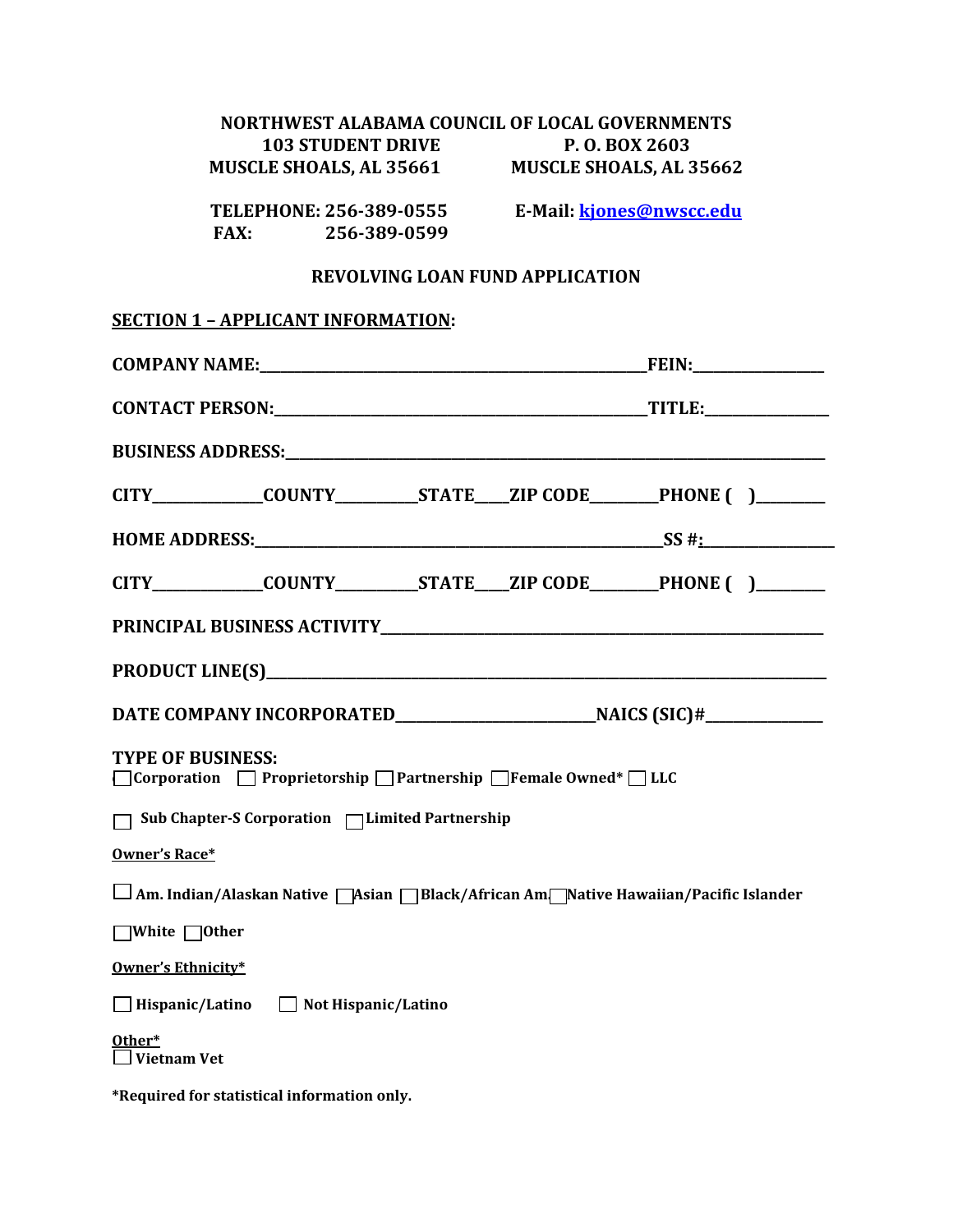### **EMPLOYMENT INFORMATON:**

Number of present employees:\_\_\_\_ Number of jobs to be created as result of this expansion within 12 months after loan  $\frac{1}{2}$  closing:

## **BRIEF HISTORY OF COMPANY:**

**PRODUCT DESCRIPTION:** 

**OWNERSHIP:** (List names and % of ownership)

**OFFICERS AND MANAGEMENT (attach resumes of each)** 

President: 

Identify all parent, subsidiary and affiliated companies, including the location, number of employees and ownership breakdown (%). (Attach additional page if necessary.)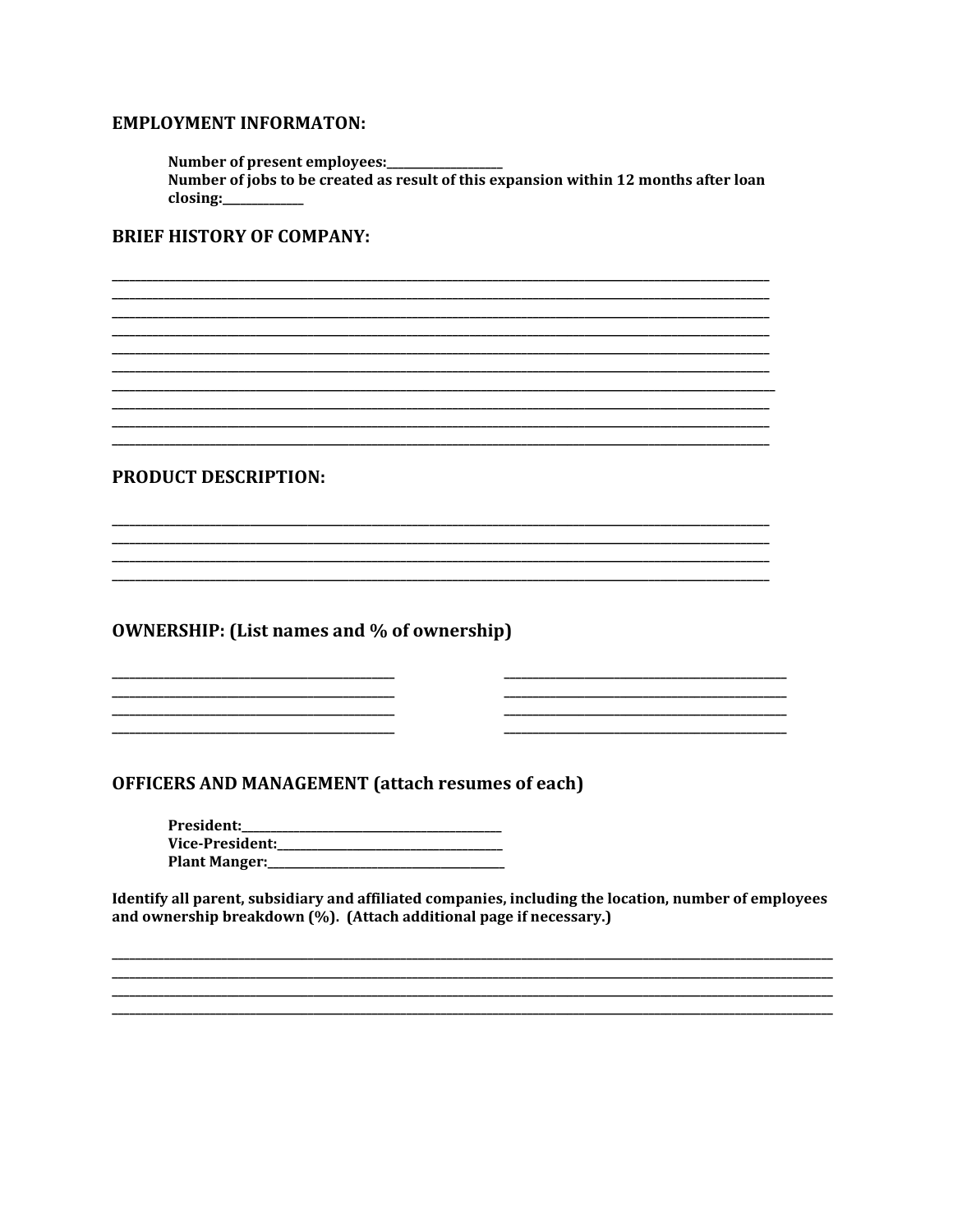# **Section II. COMPANY PROFILE**

| <b>Geographic Marketing Area:</b>                                                             |                                                                            |            |
|-----------------------------------------------------------------------------------------------|----------------------------------------------------------------------------|------------|
| <b>Major Customers (list at least three)</b>                                                  | Location                                                                   | % of Sales |
| <b>Major Competitors (list at least three)</b>                                                | Location                                                                   |            |
| <b>Major Suppliers (list at least three)</b>                                                  | <u> 1989 - Johann Barbara, margaret eta idazlea (h. 1989).</u><br>Location |            |
| Describe this project and explain how it will affect your current operation and productivity: |                                                                            |            |
|                                                                                               |                                                                            |            |
| <b>III. PROJECT DESCRIPTION</b>                                                               |                                                                            |            |
| Purchase of Land and Building (attach copies of bids/quotes to support costs)                 |                                                                            |            |
|                                                                                               |                                                                            |            |
|                                                                                               |                                                                            |            |
|                                                                                               |                                                                            |            |
| _Environmental Concerns (check if applicable and explain on separate sheet)                   |                                                                            |            |
| <b>BUILDING CONSTRUCTION</b>                                                                  |                                                                            |            |
| Location_                                                                                     |                                                                            |            |
|                                                                                               |                                                                            |            |
|                                                                                               |                                                                            |            |
|                                                                                               |                                                                            |            |
| (If yes: Amount of sq. ft. to be subleased_                                                   | /annual rate \$                                                            |            |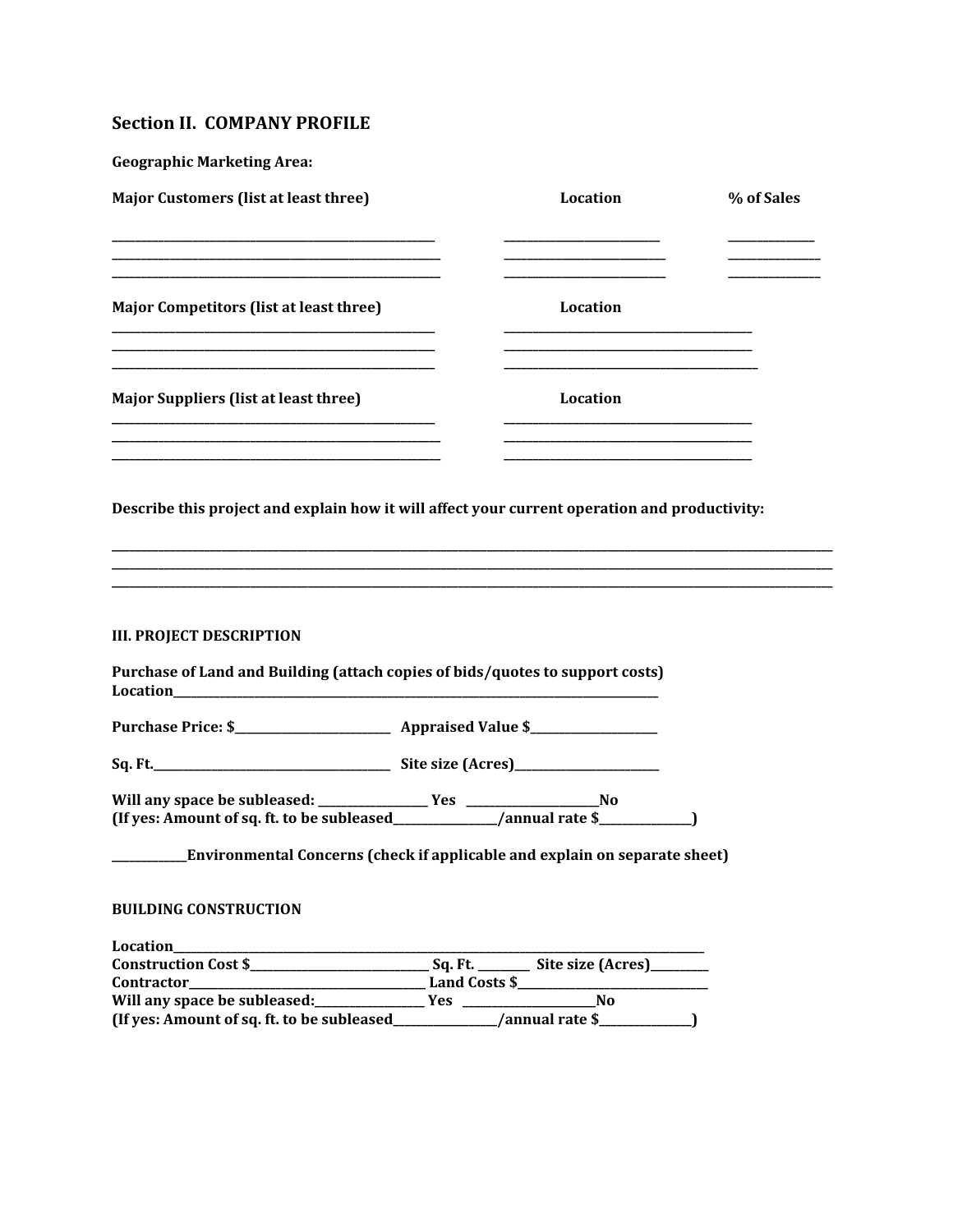#### **MACHINERY & EQUIPMENT (Attach copies of price quotations to support costs)**

**List the Machinery & Equipment to be finances, include make, model and cost:**

**\_\_\_\_\_\_\_\_\_\_\_\_\_\_\_\_\_\_\_\_\_\_\_\_\_\_\_\_\_\_\_\_\_\_\_\_\_\_\_\_\_\_\_\_\_\_\_\_\_\_\_\_\_\_\_\_\_\_\_\_\_\_\_\_\_\_\_\_\_\_\_\_\_\_\_\_\_\_\_\_\_\_\_\_\_\_\_\_\_\_\_\_\_\_\_\_\_\_\_\_\_\_\_\_\_\_\_\_\_\_\_ \_\_\_\_\_\_\_\_\_\_\_\_\_\_\_\_\_\_\_\_\_\_\_\_\_\_\_\_\_\_\_\_\_\_\_\_\_\_\_\_\_\_\_\_\_\_\_\_\_\_\_\_\_\_\_\_\_\_\_\_\_\_\_\_\_\_\_\_\_\_\_\_\_\_\_\_\_\_\_\_\_\_\_\_\_\_\_\_\_\_\_\_\_\_\_\_\_\_\_\_\_\_\_\_\_\_\_\_\_\_\_** 

**\_\_\_\_\_\_\_\_\_\_\_\_\_\_\_\_\_\_\_\_\_\_\_\_\_\_\_\_\_\_\_\_\_\_\_\_\_\_\_\_\_\_\_\_\_\_\_\_\_\_\_\_\_\_\_\_\_\_\_\_\_\_\_\_\_\_\_\_\_\_\_\_\_\_\_\_\_\_\_\_\_\_\_\_\_\_\_\_\_\_\_\_\_\_\_\_\_\_\_\_\_\_\_\_\_\_\_\_\_\_\_** 

**\_\_\_\_\_\_\_\_\_\_\_\_\_\_\_\_\_\_\_\_\_\_\_\_\_\_\_\_\_\_\_\_\_\_\_\_\_\_\_\_\_\_\_\_\_\_\_\_\_\_\_\_\_\_\_\_\_\_\_\_\_\_\_\_\_\_\_\_\_\_\_\_\_\_\_\_\_\_\_\_\_\_\_\_\_\_\_\_\_\_\_\_\_\_\_\_\_\_\_\_\_\_\_\_\_\_\_\_\_\_\_** 

**\_\_\_\_\_\_\_\_\_\_\_\_\_\_\_\_\_\_\_\_\_\_\_\_\_\_\_\_\_\_\_\_\_\_\_\_\_\_\_\_\_\_\_\_\_\_\_\_\_\_\_\_\_\_\_\_\_\_\_\_\_\_\_\_\_\_\_\_\_\_\_\_\_\_\_\_\_\_\_\_\_\_\_\_\_\_\_\_\_\_\_\_\_\_\_\_\_\_\_\_\_\_\_\_\_\_\_\_\_\_\_ \_\_\_\_\_\_\_\_\_\_\_\_\_\_\_\_\_\_\_\_\_\_\_\_\_\_\_\_\_\_\_\_\_\_\_\_\_\_\_\_\_\_\_\_\_\_\_\_\_\_\_\_\_\_\_\_\_\_\_\_\_\_\_\_\_\_\_\_\_\_\_\_\_\_\_\_\_\_\_\_\_\_\_\_\_\_\_\_\_\_\_\_\_\_\_\_\_\_\_\_\_\_\_\_\_\_\_\_\_\_\_** 

**WORKING CAPITAL (Attach copies of quotes as examples of expenditures) Detail the Working Capital needs to be financed (BE SPECIFIC):**

#### **Sources and Uses**

| <b>SOURCE OF FUNDS</b>                            |        |             |              | <b>USE OF FUNDS</b>              |                          |                  |                 |               |
|---------------------------------------------------|--------|-------------|--------------|----------------------------------|--------------------------|------------------|-----------------|---------------|
| Name of Lender &<br>Contact<br><b>Information</b> | Amount | <b>Term</b> | Rate<br>$\%$ | Annual<br>Debt<br><b>Service</b> | Land/<br><b>Building</b> | <b>M &amp; E</b> | Work<br>Capital | <b>Totals</b> |
| 1.                                                |        |             |              |                                  |                          |                  |                 |               |
| 2.                                                |        |             |              |                                  |                          |                  |                 |               |
| 3.                                                |        |             |              |                                  |                          |                  |                 |               |
| <b>NACOLG</b>                                     |        |             |              |                                  |                          |                  |                 |               |
| <b>Other</b>                                      |        |             |              |                                  |                          |                  |                 |               |
| Equity*                                           |        |             |              |                                  |                          |                  |                 |               |
| <b>Totals</b>                                     |        |             |              |                                  |                          |                  |                 |               |

**\*Equity injection comes from cash flow, retained earnings, individual**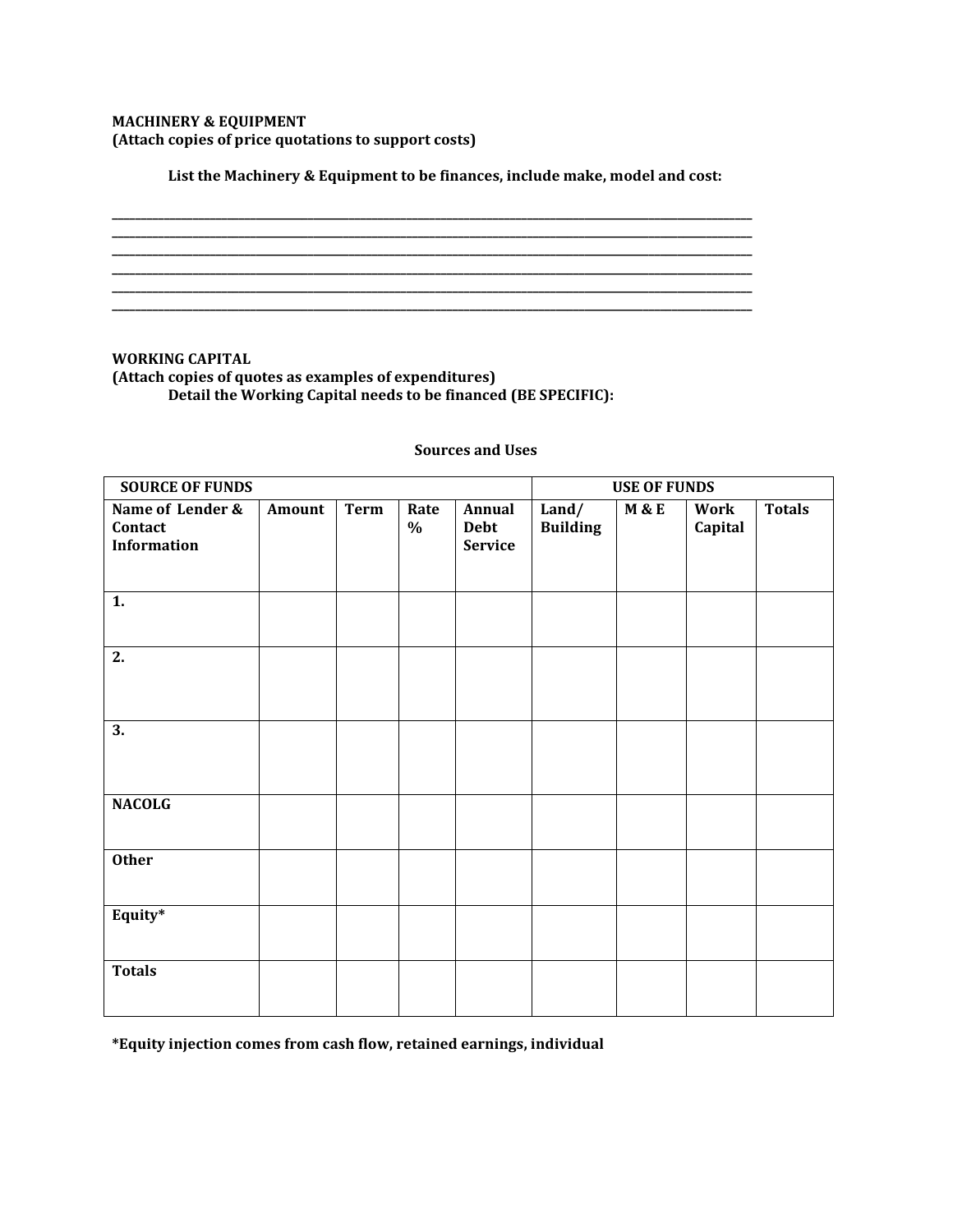#### **ASSURANCES**

- **A. Agreement of Non-employment of RLF personnel: I/We agree that if this RLF application is approved, I/We will not for at least one (1) year hire as an employee or consultant anyone that was employed by the Northwest Alabama Council of Local Governments (NACOLG) during the one year period prior to the disbursement of the loan.**
- **B. I/We certify that, upon disbursement of the RLF funds, new equity in an amount not to be less than 10% of the total project cost will be injected as a part of this project.**
- **C. I/We certify that all information in this application and the exhibits is true and complete to the best of my/our knowledge and is submitted to NACOLG so that NACOLG can decide whether to grant a loan or participate with a lending institution in a loan to me/us.**
- **D. I/We certify that, with respect to this project, commencement will not occur prior to the approval of the application by the Loan Administration Committee of the Northwest Alabama Council of Local Governments.**
- **E. I/We certify that no officers or principal shareholders have been convicted of any felony or any misdemeanor involving theft, dishonesty, deception, false swearing, or the filing or submission of any false or misleading information to any agency of government, nor are any charges of any such offenses pending.**
- **F. I/We give the assurance that this project is in compliance with all local, State and Federal environmental and zoning regulations. I/We further certify that the business is not currently under citation for pollution violations and that all applicable future anti-pollution standards shall be met.**
- **G. I/We comply with Federal, State and Local laws concerning facility access for the physically handicapped.**
- **H. I/We provide a drug free workplace as defined by the Controlled Substances Act (21 U.S.C. 812) and 21 CFR 1308.11.**
- **I. I/We authorize disclosure of all information submitted in connection with this application to the financial institution agreeing to participate in the loan.**
- **J. Loans will not be made to applicants for the sole purpose of relocating an enterprise from one area in the NACOLG region to another. Loans will be called if loan recipient relocates outside the five county NACOLG region.**
- **K. I/We give the assurance that I/We shall now and throughout the term of this loan provide any and all information requested by NACOLG personnel for the purposes of monitoring my/our loan and evaluating the RLF program and its impact.**
- **L. As consideration for any and technical assistance that may be provided, I/We waive all claims against NACOLG and its consultants.**
- **M. I/We agree to pay a non-refundable application fee of \$200 for the purpose of reviewing the application submitted to the RLF committee.**
- **N. Authority to Collect Personal Information: This information is provided pursuant to Public Law 93-570 (Privacy Act of 1974)**
- **O. Effects of Non-Disclosure: Omission of any item means your application may not receive full consideration.**

**I/WE HAVE READ AND AGREE TO THE ABOVE ASSURANCES.**

**If applicant is a PROPRIETOR or GENERAL PARTNER, sign below: By:\_\_\_\_\_\_\_\_\_\_\_\_\_\_\_\_\_\_\_\_\_\_\_\_\_\_\_\_\_\_\_\_\_\_\_\_\_\_\_\_\_\_\_\_\_\_\_\_\_\_\_\_\_\_\_\_\_\_ Date:\_\_\_\_\_\_\_\_\_\_\_\_\_\_\_\_\_\_\_\_\_\_\_\_\_\_\_\_\_\_\_\_\_** 

**If applicant is a CORPORATION, sign below: \_\_\_\_\_\_\_\_\_\_\_\_\_\_\_\_\_\_\_\_\_\_\_\_\_\_\_\_\_\_\_\_\_\_\_\_\_\_\_\_\_\_\_\_\_\_\_\_\_\_\_\_\_\_\_\_**

 **Company Name**

 **President's Signature**

**By:** Date:

**Attested by (Corporate Secretary's Signature): \_\_\_\_\_\_\_\_\_\_\_\_\_\_\_\_\_\_\_\_\_\_\_\_\_\_\_\_\_\_\_\_\_\_\_\_\_\_\_\_\_\_\_\_\_\_\_\_\_\_\_\_\_\_\_\_\_\_\_**